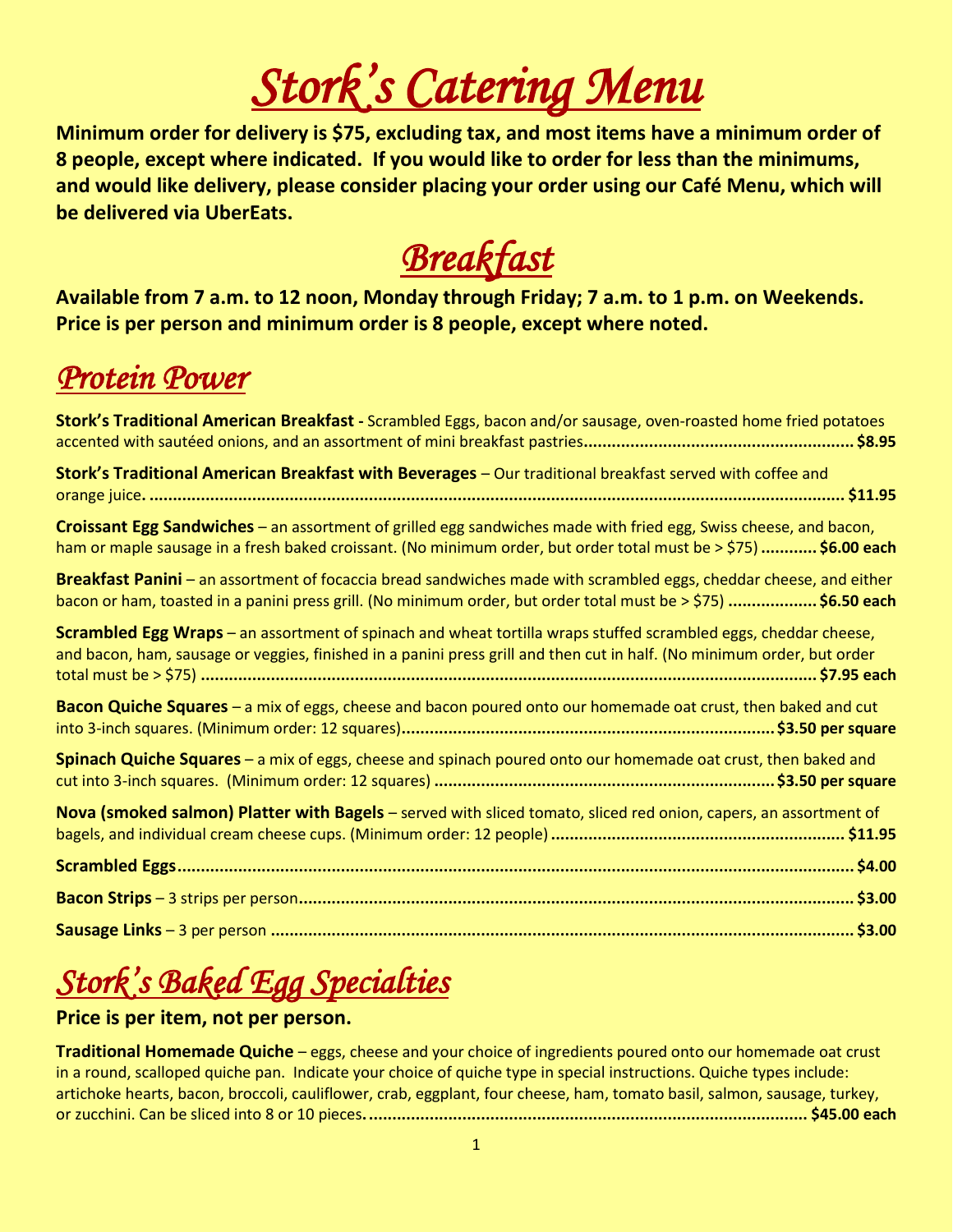| Vegetarian Frittata – Eggs, cream, cheese, onion, peppers, and spinach cooked in a skillet and finished in the oven.  |  |
|-----------------------------------------------------------------------------------------------------------------------|--|
|                                                                                                                       |  |
| Ham & Potato Frittata – A mix of eggs, cheese, ham, potato, peppers and onion cooked in a skillet and finished in the |  |
|                                                                                                                       |  |

## *Healthy Breakfast Additions or Alternatives*

#### **Price per person and minimum order is 8 people, except where noted.**

| Oatmeal - Hot oatmeal served with sides of dried cranberries and cinnamon sugar. |  |
|----------------------------------------------------------------------------------|--|
|                                                                                  |  |

### *Breakfast Carbs and Sweets*

#### **Price per person and minimum order is 8 people, except where noted.**

| Assortment of Breakfast Pastries – fresh baked muffins, scones and Danishes. One pastry per person. \$3.00                                                                                                                                   |
|----------------------------------------------------------------------------------------------------------------------------------------------------------------------------------------------------------------------------------------------|
| Premium Assortment of Breakfast Pastries - fresh baked muffins, scones, Danishes, chocolate croissants, fruit and                                                                                                                            |
| Assortment of Mini Breakfast Pastries - a smaller version of our fresh baked muffins, scones and Danishes. The                                                                                                                               |
|                                                                                                                                                                                                                                              |
| <b>Bagels</b> – an assortment of fresh-baked bagels served with individual cream cheese cups and jelly packets (Minimum                                                                                                                      |
| French Toast Casserole - Thick slices of Challah bread are dipped in an egg and cinnamon, pan fried, and then soaked<br>with egg custard and baked to perfection in the oven. Served with a side of maple syrup \$45 half pan, \$90 full pan |
|                                                                                                                                                                                                                                              |
| <b>Potato Pancakes</b> – homemade pancakes made with hash brown potatoes, eggs, flour and seasoning, served with                                                                                                                             |
| Mini-Potato Pancakes - a smaller version of our potato pancakes (Minimum order: 12 pieces)\$1.50 each                                                                                                                                        |

### *Breakfast Beverages*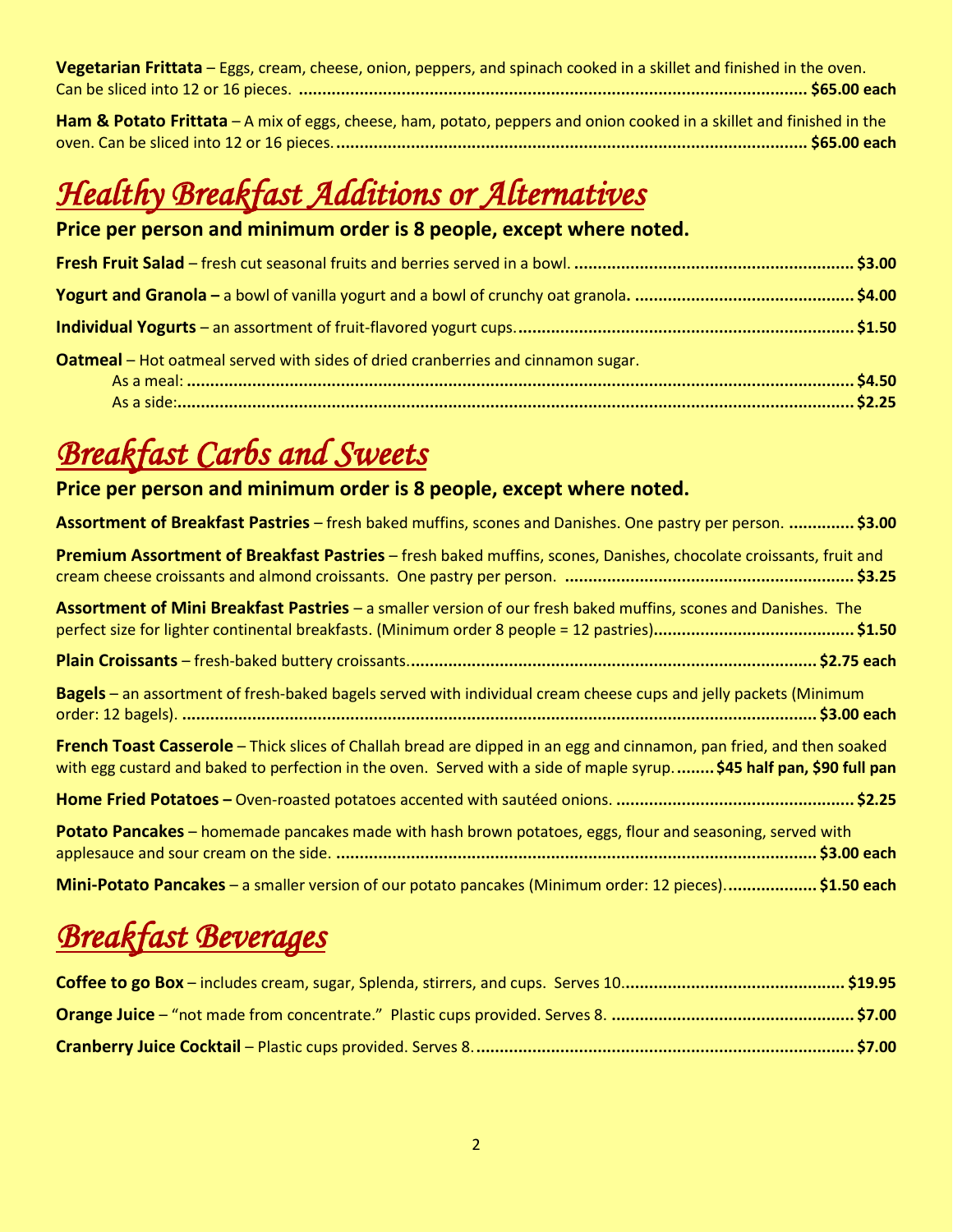# *Lunch and Dinner*

**Available from 10 a.m. to 9 p.m., seven days a week. (Holiday hours vary.) Prices are per person and minimum order is 8 people, except where noted.** 

## *Sandwich and Wrap Platters*

**Stork's Sandwich/Wrap Platter (Less Halves) \* –** an assortment of sandwiches and wraps, cut in halves and placed on a platter. One or two halves per person. (Minimum order: 8 people = 12 halves) **............................................... \$8.50**

**Stork's Sandwich/Wrap Platter (More Halves) \* –** an assortment of sandwiches and wraps, cut in halves and placed on a platter. Two halves per person. (Minimum order: 8 people = 16 halves)**........................................................ \$11.25**

- \* Assortment may include the following:
- Caprese Sandwiches and Wraps (mozzarella, sliced tomato, torn basil, balsamic vinegar, olive oil, salt and pepper)
- Chicken Caesar Wraps (Chicken Caesar salad with croutons rolled in a wheat wrap)
- Chicken Cobb Wraps (oven-roasted chicken, chopped bacon, blue cheese, hard-boiled egg, field greens, tomato, and Caribbean Mango vinaigrette, rolled in a spinach wrap)
- Ham & Swiss Sandwiches (with romaine lettuce, tomato and honey mustard dressing)

- Mykonos Wraps (Greek salad in a wrap—cucumber, feta cheese, Kalamata olives, red onion, spinach, tomato, and lemon oregano dressing, rolled in a wheat wrap)

- Pollo Italiano Sandwiches and Wraps (oven-roasted chicken, Asiago cheese, roasted red pepper, romaine lettuce, tomato, and a sundried tomato vinaigrette dressing)

- Tarragon Chicken Salad Sandwiches and Wraps (with romaine lettuce and tomato)
- Tuna Salad Sandwiches and Wraps (white meat tuna with dill, peas, romaine lettuce and tomato)
- Turkey Club Sandwiches (with bacon, cheddar cheese, mayonnaise, romaine lettuce and tomato)
- Turkey Pilgrim Wraps (with cornbread stuffing, cranberry apple chutney, mayonnaise, romaine lettuce and tomato, rolled in a wheat wrap)

**Stork's Premium Sandwich/Wrap Platter (Less Halves) \*\* –** an assortment of hot and cold sandwiches and wraps, cut in halves and placed on a platter. One or two halves per person. (Minimum order: 8 people = 12 halves)**........... \$9.25**

**Stork's Premium Sandwich/Wrap Platter (More Halves) \*\* –** an assortment of hot and cold sandwiches and wraps, cut in halves and placed on a platter. Two halves per person. (Minimum order: 8 people = 16 halves)**......... \$12.00**

\*\* Assortment may include some of the same sandwiches and wraps as the Stork's Sandwich/Wrap Platter above with the addition of the following hot sandwiches:

- Chicken Apple Melt (oven-roasted chicken, sliced apples and brie, spinach and honey mustard dressing folded in pita bread)

- Frenchie (sliced ham, brie and honey mustard on a fresh-baked baguette)
- Salmon Sandwich (salmon fillet, spinach, tomato, and red pepper mayonnaise on a fresh-baked baguette)
- Stork's Skirt Steak Sandwich (with sautéed mushrooms and onions, topped with mozzarella cheese, and served on fresh ciabatta bread)

- Venetian Sandwiches/Wraps (portobello mushroom, mozzarella, field greens, tomato, with balsamic vinaigrette)

### *Add to Your Sandwich and Wrap Platter*

| Stork's Garden Salad (field greens, tomato, red onion and a side of balsamic vinaigrette dressing)\$2.25 |  |
|----------------------------------------------------------------------------------------------------------|--|

**Classic Caesar Salad** (romaine lettuce, Asiago cheese, croutons and side of Caesar dressing)**................................ \$2.25**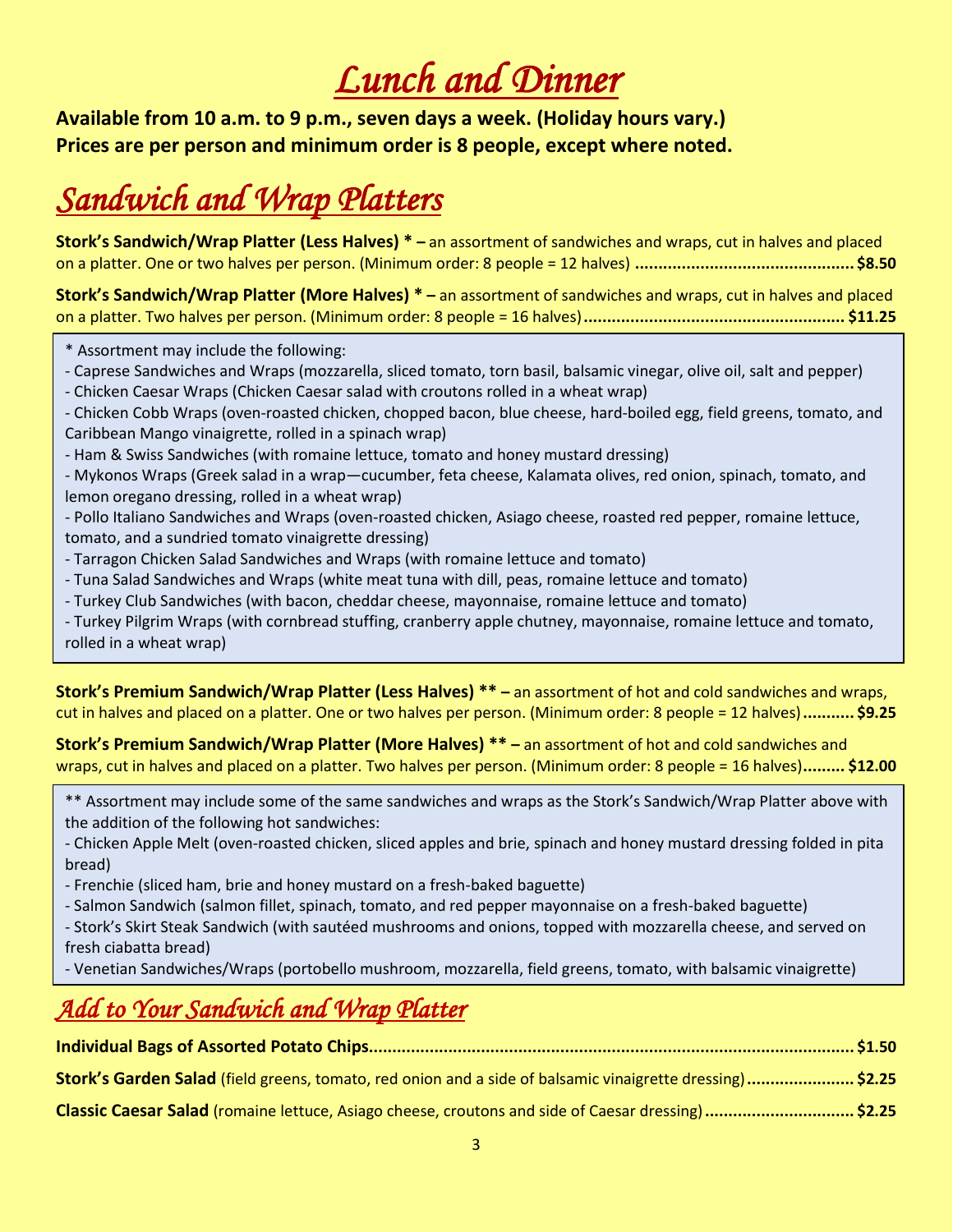## *Stork's Premium Side Salads*

#### **Price is per person and minimum is 8 people. (Order double the number of people to make it an entrée-sized portion.) (V = vegan) (VG = vegetarian) (EVOO – extra virgin olive oil blend) Black Bean and Corn Salad (V) –** with finely chopped vegetables, cilantro, and lightly dressed with EVOO and lemon.**.......................................................................................................................................................... \$2.50 Broccoli and Cauliflower Salad -** with pecans in a light, creamy mayonnaise dressing. **........................................ \$3.00 Brussel Sprouts, Red Apples and Arugula Salad (V) -** tossed in a light vinaigrette dressing**. .............................. \$3.00 Caprese Salad (VG)** - cherry tomatoes, mozzarella balls, Kalamata olives and fresh basil tossed in balsamic vinaigrette and EVOO. **.......................................................................................................................................................... \$3.00 Chickpea Salad (V) -** roasted garbanzo beans with finely chopped vegetables and cherry tomatoes, tossed with EVOO and lemon.**.......................................................................................................................................................... \$2.50 Chinese Cucumber Salad (V)** - fresh sliced cucumbers and scallions, sesame seeds, with a seasoned rice vinegar dressing. **............................................................................................................................................................ \$2.50 Cole Slaw –** traditional with creamy mayonnaise dressing. **................................................................................... \$2.50 Roasted Corn Salad (V) -** with finely chopped vegetables, cherry tomatoes, and lightly dressed with EVOO and lemon. **................................................................................................................................................................ \$2.50 Cucumber Tomato Salad (V) -** chopped cucumber, red onions, and tomatoes, with a light vinaigrette dressing. **... \$2.50 Fennel and Fruit Salad (V) -** with arugula, blueberries and orange segments, tossed in a light vinaigrette dressing. **............................................................................................................................................................. \$3.00 Fresh Fruit Salad (V) -** fresh cut seasonal fruit and berries.**.................................................................................. \$3.00 Cucumber Tomato Greek Salad (VG) -** chopped cucumber, red onions, tomatoes, feta cheese and a light vinaigrette dressing. **............................................................................................................................................................. \$3.00 Hearts of Palm Pasta Salad -** with green beans, red onions, in a creamy grainy Dijon mustard dressing.**............... \$3.00 Kidney Bean Salad (V)** – with finely chopped vegetables, tossed with EVOO and lemon. **...................................... \$2.50 Lentil Salad (V) -** with finely chopped vegetables, tossed with EVOO and lemon. **.................................................. \$2.50 Macaroni Salad –** traditional with light, creamy mayonnaise dressing. **................................................................. \$2.50 Marinated Oven-Roasted Beets (V) –** garnished with yellow onion and tossed in caraway seeds. **....................... \$3.00 Mediterranean Cous Cous Salad (V) -** with finely chopped vegetables, tossed with EVOO and lemon.**................. \$3.00 Orzo Pasta Salad (V) -** with finely chopped vegetables, tossed with EVOO and lemon.**.......................................... \$2.50 Pasta Primavera Salad (V) –** with chopped vegetables and a basil vinaigrette dressing. **....................................... \$2.50 Pesto Pasta Salad (V) –** pasta tossed with homemade basil pesto. **...................................................................... \$3.00 Quinoa Salad (V) -** with finely chopped vegetables, tossed with EVOO and lemon. **............................................... \$3.00 Potato Salad -** traditional with mayonnaise sour cream dressing. **......................................................................... \$2.50 Roasted Vegetables (V) –** a variety of freshly roasted vegetables.**....................................................................... \$3.00**

**Spinach and Nut Pasta Salad (VG**)– with pecans, and tossed with Parmesan, garlic and EVOO dressing.**.............. \$3.00 Sundried Tomato Pasta Salad (VG) -** with feta cheese and fresh dill in a light garlic EVOO dressing. **.................... \$3.00 Sweet & Sour Red Cabbage (V) –** simmered down with vinegar and sugar. **........................................................ \$2.50 Stork's Signature Sweet Potato Salad (VG) –** seasoned, roasted sweet potatoes, sautéed onions, crumbled blue cheese and fresh chopped parsley.**....................................................................................................................... \$3.00 Tabouleh (V)** - with finely chopped vegetables, tossed with EVOO and lemon.**...................................................... \$3.00**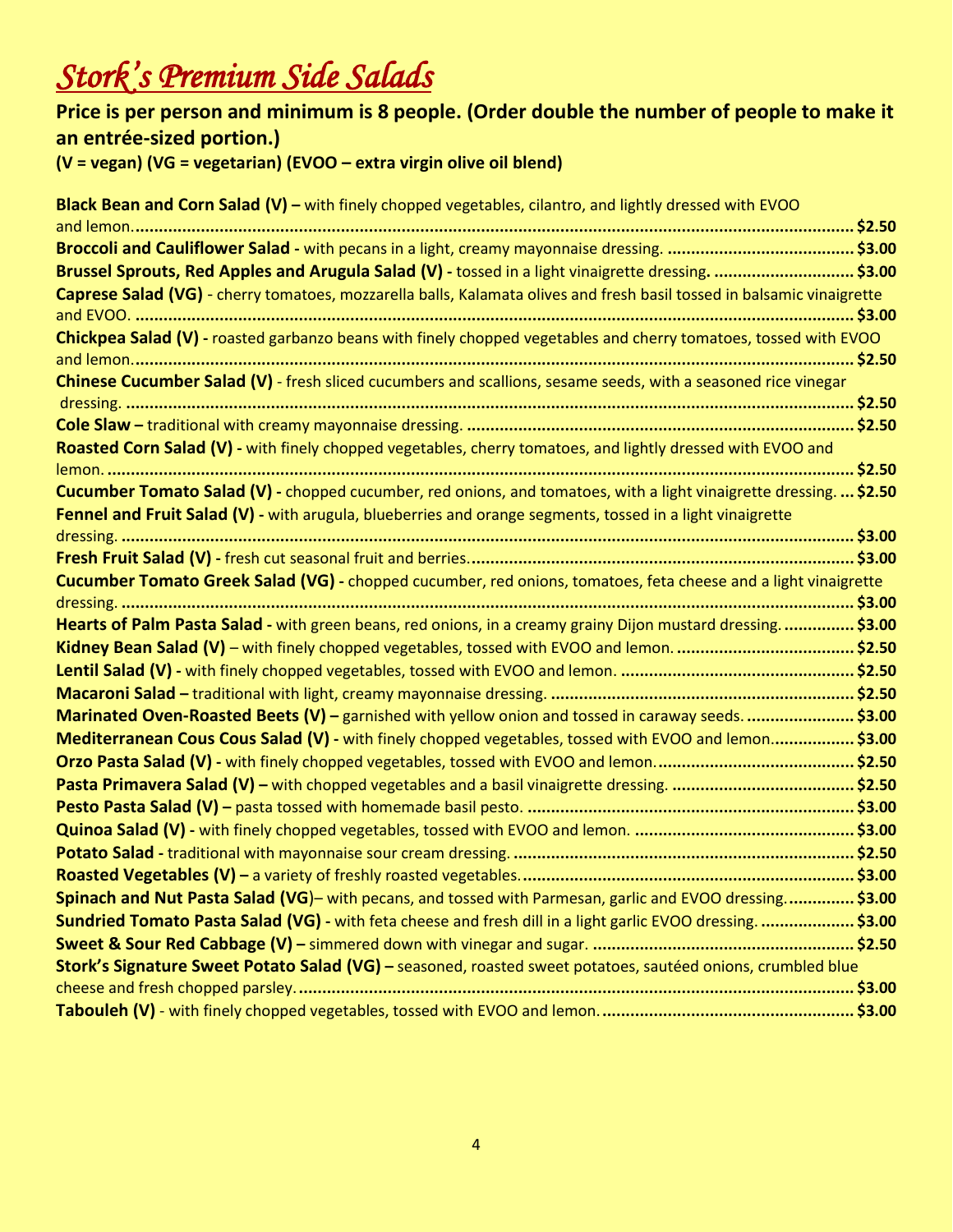## *Salad Bowls with Greens*

#### **Price is per person and minimum order 8 people. Order double the number of people to make it an entrée-sized portion.**

| Caprese Salad with Greens - Tomatoes, fresh mozzarella cheese, torn basil, Kalamata olives, salt and pepper on a bed                                                                                                                 |
|--------------------------------------------------------------------------------------------------------------------------------------------------------------------------------------------------------------------------------------|
| Cobbster Salad - Oven roasted chicken breast, crumbled blue cheese, chopped bacon, hard-cooked egg and tomato on                                                                                                                     |
| Garden Salad – Sliced tomatoes, cucumbers, and red onion on a bed of field greens topped with croutons, and served                                                                                                                   |
| Greek Salad - Cucumbers, Feta Cheese, Kalamata olives, pepperoncini, red onion, roasted red peppers, and tomatoes                                                                                                                    |
| Yankee Salad - Cheddar cheese, red onion, dried cranberries, toasted pecans and croutons on a bed of field greens                                                                                                                    |
| Stork's Skirt Steak Salad - Marinated and grilled skirt steak, tomatoes, cucumbers, red onion, carrots and radishes on<br>a bed of field greens, topped with crouton and served with balsamic vinaigrette dressing on the side\$5.00 |
| Traditional Caesar Salad – Fresh chopped romaine lettuce topped with grated Asiago cheese and croutons, and<br>53.00                                                                                                                 |

## *Stork's Premium Entrée Salads*

#### **Price is per person and minimum order is 8 people. Order double the number of people to make it an entrée-sized portion. (EVOO – extra virgin olive oil blend)**

| Caribbean Chicken Salad – with red and green peppers, cilantro, lime juice and Caribbean spices\$4.50                |
|----------------------------------------------------------------------------------------------------------------------|
|                                                                                                                      |
| Chicken with Yellow Rice - Stork's version of Spanish rice with red and green peppers, onions, and tomato  \$4.00    |
| Chinese Chicken Pasta – with fresh chopped vegetables, baby corn, snow peas, and a light soy, sesame, rice vinegar   |
|                                                                                                                      |
|                                                                                                                      |
| French Tuna Salad – sweet and savory—white meat tuna with finely chopped celery, green and red peppers, red          |
| onion, scallions, shredded carrots, dried cranberries, and a light lemon mayonnaise dressing\$4.50                   |
| General Tso's Chicken - pan fried chicken breast chunks with fresh cut vegetables in a General Tso's sauce.  \$4.50  |
| Hearts of Palm Pasta Chicken Salad with green beans, red onions, in a creamy grainy Dijon mustard dressing\$4.00     |
|                                                                                                                      |
| Lime Chili Chicken Salad – oven-roasted chicken, snap peas, and chopped vegetables in a lime chili dressing.  \$4.50 |
| Loire Valley Chicken Salad - seasoned oven-roasted chicken, roasted potato quarters and green beans tossed in a      |
|                                                                                                                      |
| <b>Moroccan Chicken Salad</b> – oven-roast chicken rubbed with Moroccan seasoning and tossed with green and red      |
|                                                                                                                      |
| Nicoise Salad - white meat tune chunks, green beans, green and red peppers, and tomato chunks in a basil vinaigrette |
| <b>Pomeroy Chicken Salad</b> – oven-roasted chicken, grapes and almonds in a grainy Dijon mayonnaise dressing \$4.50 |
| Sundried Tomato Chicken Pasta Salad with Feta Cheese and fresh dill in a light garlic EVOO dressing.  \$4.00         |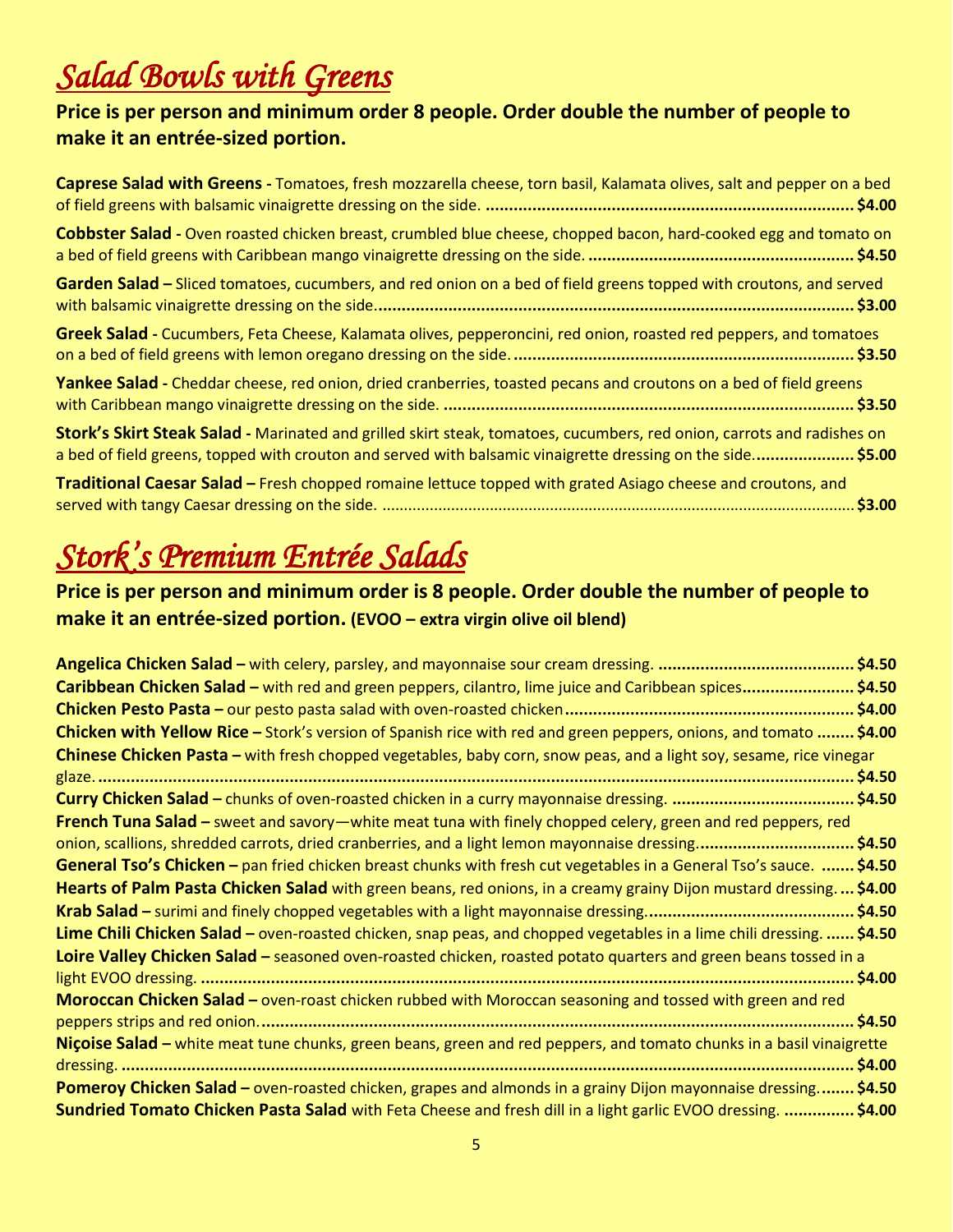| Tutti Frutti Chicken Salad - oven-roasted chicken chunks with "all the fruits," including dried apricot, pineapple and |  |
|------------------------------------------------------------------------------------------------------------------------|--|
|                                                                                                                        |  |
| Waldorf Chicken Salad - oven-roasted chicken and apple chunks tossed with dried cranberries and a mayonnaise           |  |
|                                                                                                                        |  |

### *Hot Entrees*

**Prices are per person and minimum order is 8 people. Stork's will provide chafing dishes and sterno fuel, if required.** 

### *Pasta Entrees*

**Pasta entrees are served with oven-roasted vegetables, the Stork's Garden Salad or the Classic Caesar Salad, and garlic bread.** 

### *Meat and Seafood Dishes*

**Meat and seafood entrees are served with pasta or rice, oven-roasted vegetables, and the Stork's Garden Salad or the Classic Caesar Salad.** 

| <b>BBQ Chicken Breast</b> – served with mashed potatoes, rice or macaroni and cheese, and coleslaw instead of green salad.  |  |
|-----------------------------------------------------------------------------------------------------------------------------|--|
| <b>BBQ Chicken Quarters</b> – served with mashed potatoes, rice or macaroni and cheese, and coleslaw instead of green       |  |
| Cajun Chicken – oven-roasted chicken breast, tomato, peppers and onions with light Cajun seasoning. Served                  |  |
|                                                                                                                             |  |
| Chicken Paprika – A Hungarian tradition. Chicken breast in a sour cream paprika sauce. Served with pasta.  \$15.00          |  |
|                                                                                                                             |  |
| Chicken Piccata – pan-seared chicken breast with a white wine mushroom sauce – served with pasta or rice.  \$15.00          |  |
| <b>Chicken Pot Pie –</b> Stork's twist on an old favorite – oven-roasted chicken breast chunks and vegetables in a béchamel |  |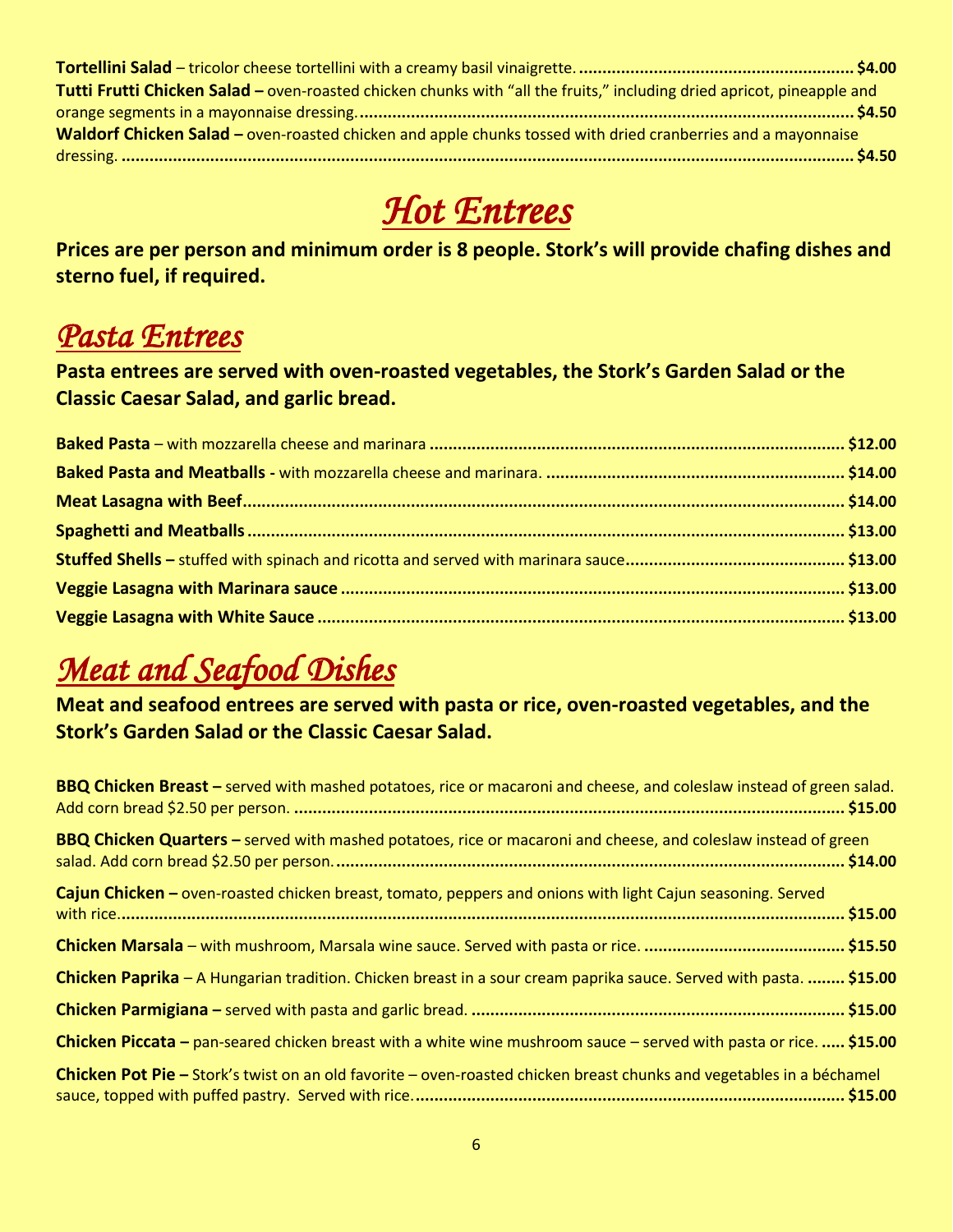| Chicken Rustica - oven-roasted chicken breast strips in a sauce made with Marsala wine, cream, sour cream, Dijon          |
|---------------------------------------------------------------------------------------------------------------------------|
| Chinese Chicken Pasta - with fresh chopped vegetables, baby corn, snow peas, in a light sesame, soy, rice                 |
|                                                                                                                           |
|                                                                                                                           |
| Fajitas - Beef - with black beans, yellow rice, soft tortillas, guacamole, salsa, sour cream, shredded cheddar cheese,    |
| Fajitas - Chicken - with black beans, yellow rice, soft tortillas, guacamole, salsa, sour cream, shredded cheddar cheese, |
| General Tso's Chicken - pan-fried chicken breast chunks with fresh cut vegetables in a General Tso's Chicken sauce.       |
|                                                                                                                           |
|                                                                                                                           |
| Mexican Lasagna - made with tortillas, seasoned chicken, black beans, roasted corn and cheddar cheese.  \$15.00           |
|                                                                                                                           |
|                                                                                                                           |
|                                                                                                                           |
|                                                                                                                           |

## *Beverages*

| <b>Iced Tea</b> – Sweetened, Unsweetened or Flavored Sweetened. One half gallon. Plastic cups provided. Serves 8.  \$4.00 |  |
|---------------------------------------------------------------------------------------------------------------------------|--|

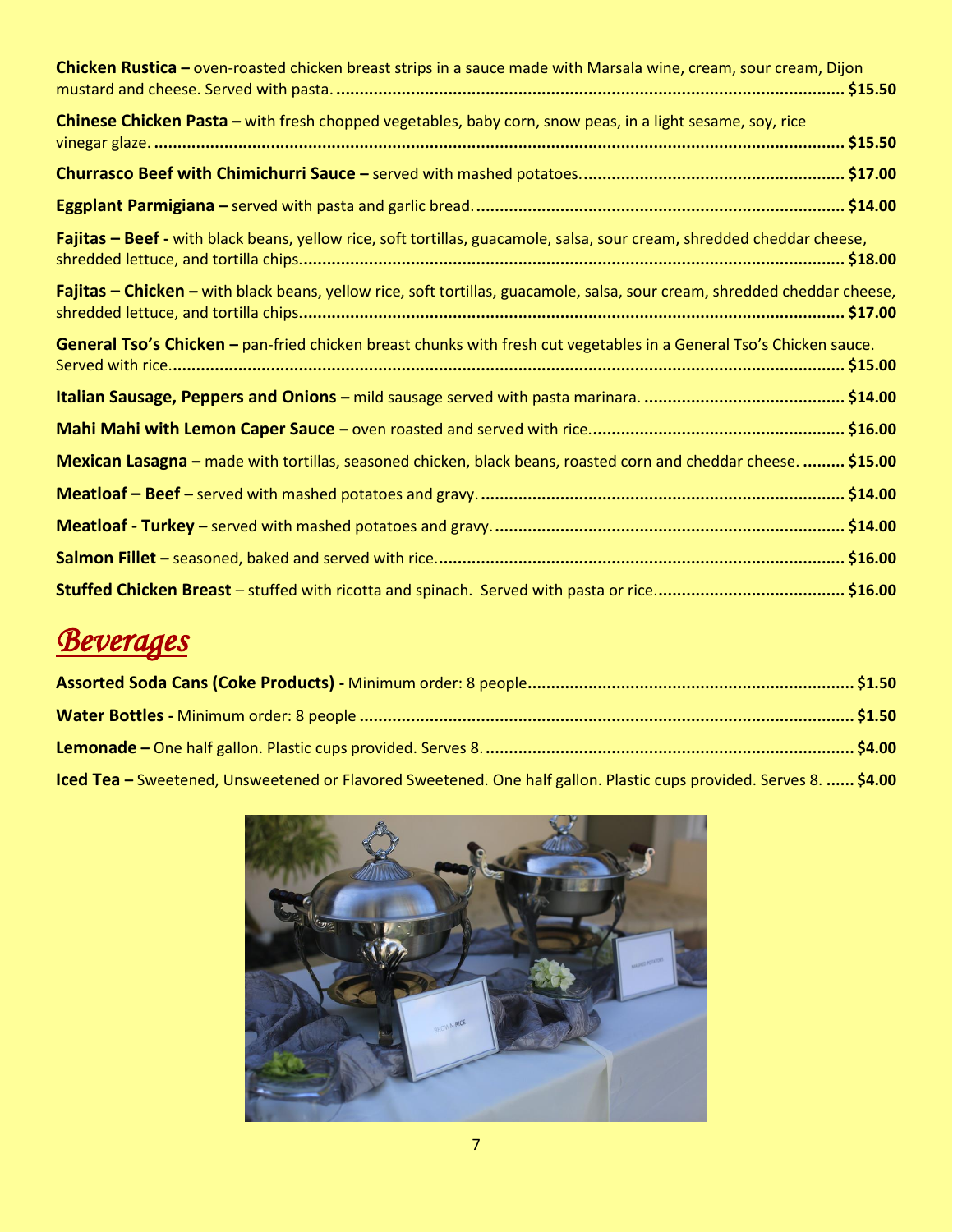# *Hors D'oeuvres*

#### **Price is per piece and minimum orders is 12 pieces, except where noted.**

## *Meat and Seafood*

| Meatballs (Barbecue or Swedish) - Half ounce beef meatballs with a tangy barbecue sauce or a traditional Swedish |  |
|------------------------------------------------------------------------------------------------------------------|--|
| Beef Wellington - Skirt Steak topped with mushroom duxelle, wrapped in puffed pastry and served with homemade    |  |
|                                                                                                                  |  |
| Mini Bacon Quiche Squares - made with cheddar cheese on a homemade oat crust. (Minimum 24 pieces)  \$1.50        |  |
|                                                                                                                  |  |
| Pigs in a Blanket - Beef hot dogs hand-wrapped in pastry dough. Two pieces per serving\$1.75                     |  |
|                                                                                                                  |  |

## *Vegetarian*

| Caprese Skewers – mozzarella balls, cherry tomato and fresh basil on a skewer drizzled with balsamic vinegar  \$1.50 |  |
|----------------------------------------------------------------------------------------------------------------------|--|
|                                                                                                                      |  |
|                                                                                                                      |  |
|                                                                                                                      |  |
| Mini Spinach Quiche Squares – made with cheddar cheese on a homemade oat crust. (Minimum 24 pieces)  \$1.50          |  |
|                                                                                                                      |  |
| <b>Stuffed Mushroom Caps</b> – baby bella mushrooms stuffed with chopped, seasoned mushrooms and cheese.  \$1.75     |  |

### *Appetizer Platters*

#### **Price is per person and minimum order is 12 people, unless indicated otherwise.**

| Antipasto – prosciutto, sopressata, and salami with various Italian salad vegetables and Kalamata olives served with                                                                                                              |  |
|-----------------------------------------------------------------------------------------------------------------------------------------------------------------------------------------------------------------------------------|--|
| Antipasto and Traditional Cubed Cheeses – the Antipasto platter served with cubed cheeses, crackers and fresh                                                                                                                     |  |
|                                                                                                                                                                                                                                   |  |
|                                                                                                                                                                                                                                   |  |
| Finger Sandwiches - Assorted crustless finger sandwiches cut in quarters. Choose from Cucumber Cream Cheese, Egg<br>Salad, Tarragon Chicken Salad, Tuna Salad, Turkey and Cheddar, or Ham and Swiss (Minimum 8 sandwiches) \$6.00 |  |
| Fresh Fruit and Traditional Cubed Cheeses - traditional cubed cheeses served with grapes, strawberries, crackers                                                                                                                  |  |
| <b>Fresh Fruit and Artisan Cheeses</b> – hard and soft specialty cheeses with crackers and fresh sliced baguette  \$6.00                                                                                                          |  |
|                                                                                                                                                                                                                                   |  |
|                                                                                                                                                                                                                                   |  |